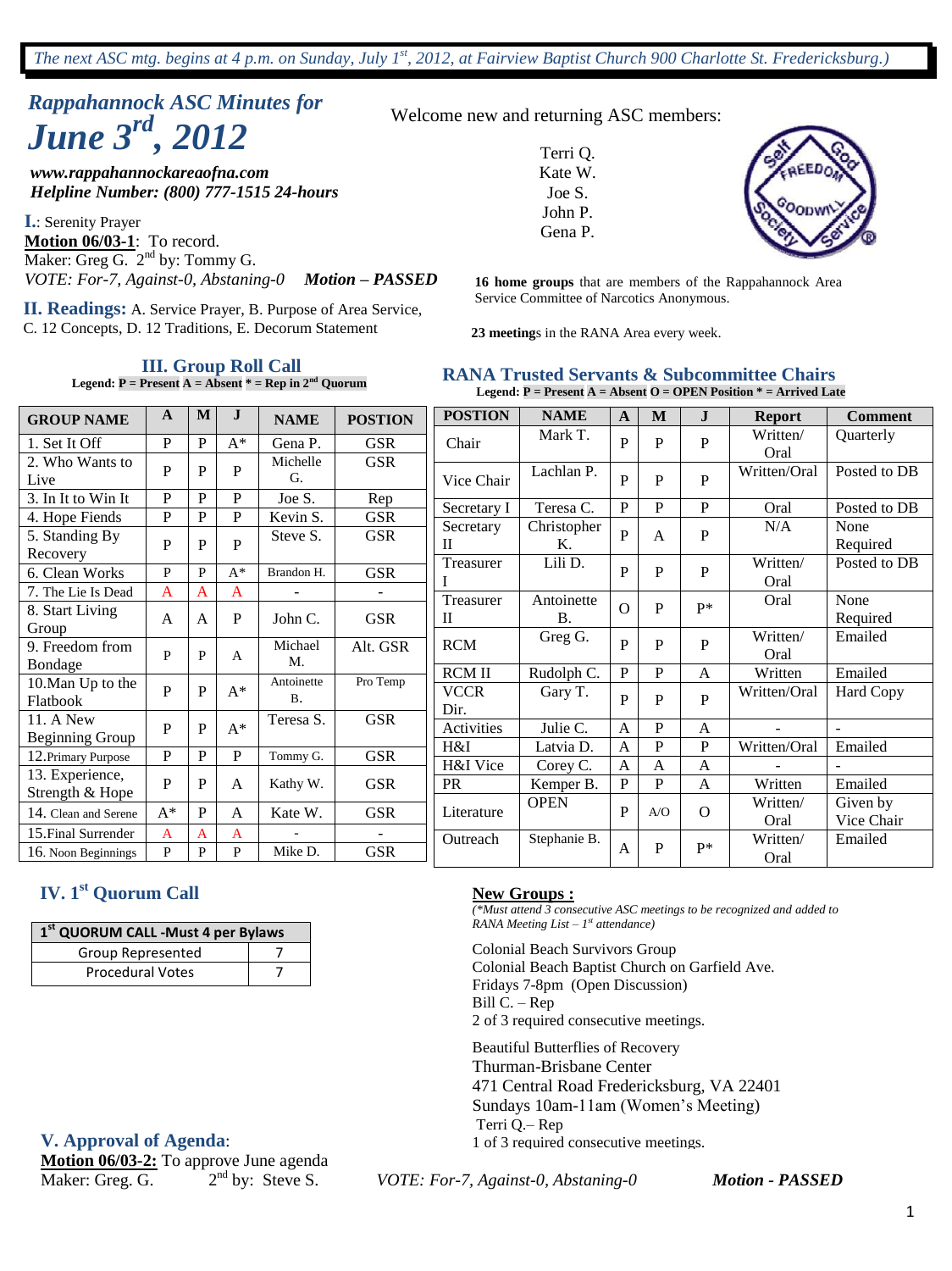#### **VI. Approval of Minutes**:

**Motion 06/03-3:** To approve March minutes as amended.<br>Maker: Kevin S. 2<sup>nd</sup> by: Steve S. *VOTE: F* Maker: Kevin S.  $VOTE: For-4, Against-0, Abstracting-3$  *Motion – PASSED* Discussion: (Lily D) .All of you that are voting "Yes" to pass the minutes have read the minutes, correct? (GSRs) Replied "Yes"

### **VII.-X. Administrative Reports**

#### **VII. Secretary Report I**: Given by Secretary I, Teresa C.

*The new GSR Report Form was uploaded to the website, however I will be sending a new one as the formatting was off. Combined Secretary budget is currently \$112.00 and Christopher will be submitting a motion to be reimbursed for supplies today.*

*Thank you for my recovery ~ Teresa C., RANA Secretary I* Discussion: (Christopher K.) I bought paper, ink and envelopes today however I don't have the receipt as I left it on my desk where I was doing paper work, I will bring it next month. I will be putting in a request via. a motion to be reimbursed for \$25.00 from the Secretary budget today.

#### **VII.V Chair Report**: Given by Mark T.

*I have gotten another check from White Oaks Rescue Squad however it was made out to Narcotics Anonymous but they did write RANA on it and initialed it, so this should be acceptable. So I am turning in a check again for \$200. That's all I have.* No Discussion

#### **VIII. Vice Chair Report**: Given by Vice Chair, Lauchlan P.

*First and foremost I would like to thank my Higher Power and the area for allowing me to serve in this position. As we all know the area lost our Literature Chair last month. I was tasked with keeping the literature at my house. I was not aware if anyone was tasked with ordering literature and realized this late into the month. Antoinette B. and I took an inventory of literature, key tags, etc and attempted to order much needed supplies from FSRSC website; we were unaware of how the ordering process worked online. When the order was placed and we were asked for credit card information or to call and contact Free State. There was no way to have literature sent without payment first (i.e. a check sent to Free State after). Friday I attempted to contact Free State however, it was too late in the day. In the spirit of service, Antoinette and myself attempted to get the much-needed literature to carry the message for our area. We fell short.* 

*I am offering to assist any GSRs with ordering from Free State at a time that is convenient for both parties. I do deeply apologize to the area for this shortcoming and hope that I am able to assist in any way to assure we can obtain what we need.*

*Thank you for allowing me to serve. Love and Respect, Lauchlan P.* No Discussion.

#### **IX. Treasurer I Report**: Given by Treasure I, Lili D.

\*See *Appendix A* on page 9. for detailed report of May 2012 business given at June 2012 ASC.

*My name is Lili and I am your Treasurer. At the beginning of May we had a balance of \$3,343.46. Total income was \$782.80, see deposit slip on report. Total expenses of 4 checks was \$501.60 giving us a new balance of \$3624.66 which has been balanced against the check book. The bank statement has not been received as of yet, but the the account was balanced as of the end of May.*

*Today I have 4 motions; to pay the PO Box so we don't get locked out again and have to pay a \$15 late fee, this is due at the end of June and this is budgeted, to pay the ½ year donation to Region which is budgeted for a full year of \$280, so today I am requesting \$140, to pay the rent for our Area Meeting which is \$10 per month for April, May and June, and a request to pay the back order to Free State for Literature that was ordered last month that we received a invoice for. I am expecting a nomination and election for another Treasure. My term is up next month.*

*I am also expecting anyone that has a budget, whether is Admin or Sub-Committee member to report what is remaining in your budget. I need to know what is remaining in your budgets before today.*

*That's all I have.*

No Discussion

**IX. Treasurer II Report**: None Given.

No Discussion.

#### **X. RCM I Report**: Given by RCM I, Greg G.

*Dear RANA ASC, This is an off month there isn't anything to report. There are two motions to be polled for return to the 156th RSC on 6-16-12. Motions are 154-3 & 155-3.*

*I received 10 – 1 Year medallions and 20 Intro Guides to NA. I submitted receipts to be paid by Treasurer.*

*I am submitting \$164.64 to Treasurer to complete the return of all money given to me to secure rooms at GSR Assembly last month. See last month's report for full financial breakdown.*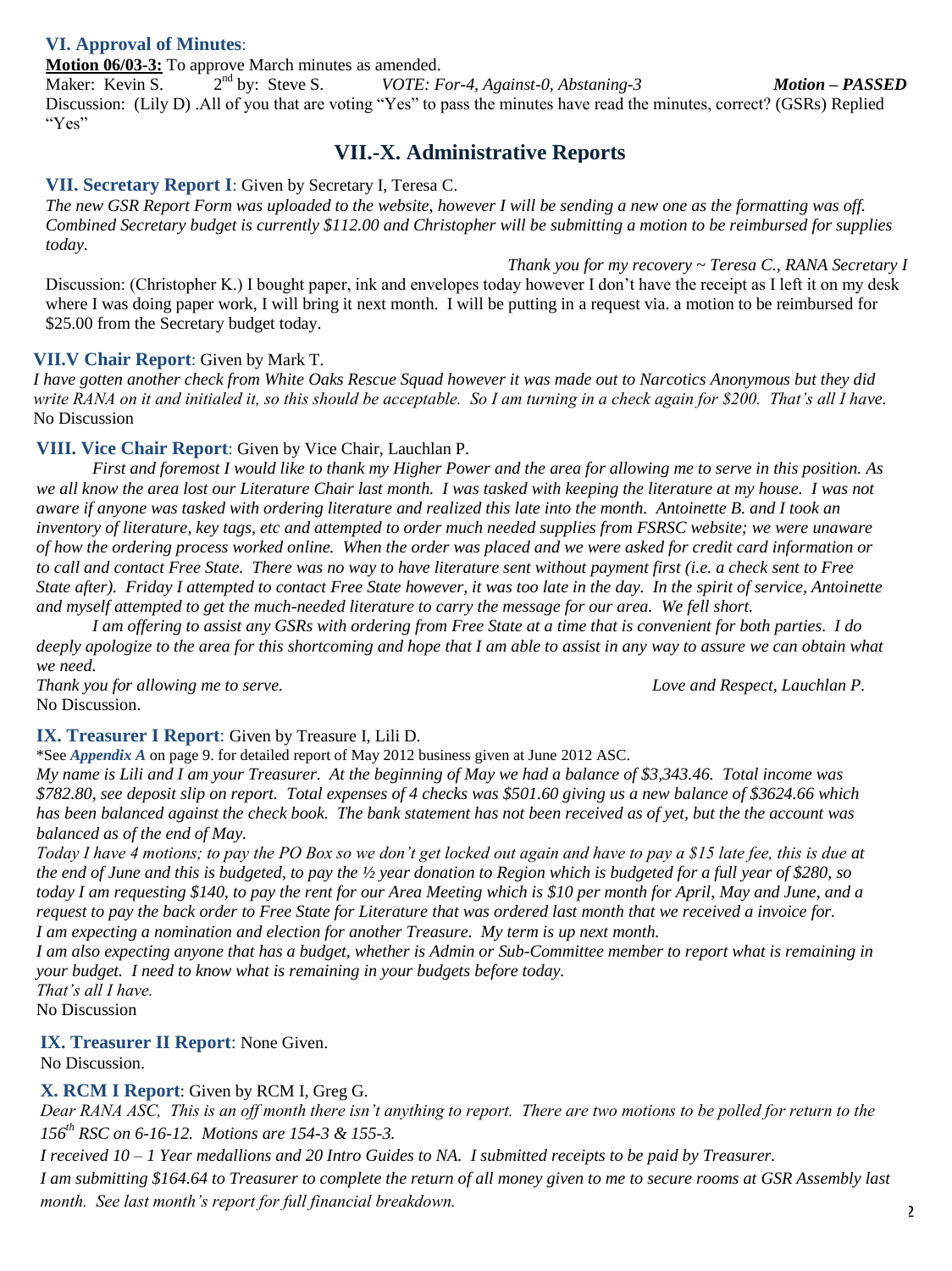#### **X. RCM I Report (continued)**: Given by RCM I, Greg G.

*I am submitting a motion to receive \$21.00 – 120 miles roundtrip @ 20 miles per gallon – 6 gallons @ \$3.50 per gallon. RCM Budget: \$485.55(beginning of May) - \$21.00 = \$465.55 Balance for 2012. In Loving Service, Greg G.* Discussion: (Greg G.) *I did not write this in my report but I would like to apologize for my behavior last month and offer, if the GSRs are willing, to continue to discuss mileage reimbursement as I feel this conversation was not thoroughly discussed last month.*

(Lily D.) *The only budget amount required in reports is the beginning budget balance prior to business for the month reporting – so your budget is \$485.55 for this month.*

**Motion 06/03-4:** Maker: Mark T.  $*$ Procedural motion, no 2<sup>nd</sup> required

To allow Dawn R. fill GSR orders during Area.

**Intent:** To conduct business without having to wait until after the close of Area so that Greg G. would be available fill the GSR orders.

*VOTE: For-10 Against-0, Abstaning-0 Motion – PASSED*

(Stephanie B.) – Just letting the body know that Tee Tee, GSR for A New Beginning Group is on her way. (Antoinette B.) – I will be sitting in for the Man Up, Thursday night group today.

**X. RCM II Report**: Not Read at Area – Emailed by RCM II, Rudolph C.

*June 3, 2012*

*ASC,*

*I would like to first thank this area for allowing me to serve in this capacity in service. I do not have a report but rather I owe this area an apology.*

*Last area, I allowed my bias, self-righteous opinion to be displayed during our Open discussion portion of Area. After further discussion with my sponsor he pointed out that I could've better handled that situation rather than question or doubt some ones Integrity in an open forum based on my self-righteous belief system. I than text Greg and we dialoged and came to some "happy medium" that will better our communication. I believe in my heart that I and Greg have so much passion for service that sometimes we allow our feelings to get involved. We love Narcotics Anonymous so much for this life that we have been giving that we jeopardize it sometimes with our personality and emotions. I love Greg and I definitely respect his diligence in learning and his passion for service to NA as a whole. In closing, I am apologizing to this area for my behavior and that was an eye opener to me on what I need to improve and work on.* 

*In Loving Service, Rudolph C.*

### **XI. Subcommittee Reports**

**A. Activities Report**: None given/No Discussion

#### **B. Hospitals & Institutions (H&I) Report**: Given by Chair, Lavita D.

*H & I subcommittee met briefly on Friday May 11, 2012 at 6:00pm at the dumpster meeting. Plans in place to meet with Outreach and visit McShunn Center in Bowling Green, VA on Thursday May 17, 2012 at 11:00am. This meeting was held due to May 13, 2012 being Mother's Day.*

*H& I will have its first commitment at the McShunn Center on Wednesdays beginning June 6, 2012 from 7pm to 8:00pm. We will hold orientation for this commitment at our regular scheduled business meeting on Sunday June 10, 2012 at 6:00pm to 7:00pm. We suggest those wanting to do service have a year clean, reliable transportation and a willingness to serve once a month for the next 6 months. Please read these fliers at your meetings. Just a side note we need the clarity statement reading, How It Works reading and a box with a lock on it. I have contacted our Regional Chair for panel orientation packets.*

*H&I continues to research other jails and long term facilities that may need our assistance in carrying the message of Narcotics Anonymous to the addicts that do not have access to regular outside meetings, this continues to be a slow process. I have received the list from our Regional Chair which was revised in 2008 of Virginia Dept. of Corrections facilities both regional and local. The current plan is attempt to approach RR Jail in Stafford, VA as it has been 5 months since our last contact. Also begin to contact Peumansend Creek Regional Jail in Bowling Green, and the Rappahannock Juvenile Detention Center in Stafford.*

*I was asked about getting Sponsorship/Step work by mail to incarcerated addicts. Need to research policy and procedures and reach out to other areas as to how to go about such a request.*

*H&I received some literature prior to this new budget for 2012 and needs to be clarified.*

*H & I is still in need of a secretary.*

*No expenses this month – remaining balance of \$350.00*

#### *Thanks for allowing me to be of service! Lavita D.*

Discussion: (Lily/Lavita) Did you subtract out the literature that was received earlier this year from the \$350? The literature is not included in this balance as it was handed to me. Let's get together to straighten this out before next Area.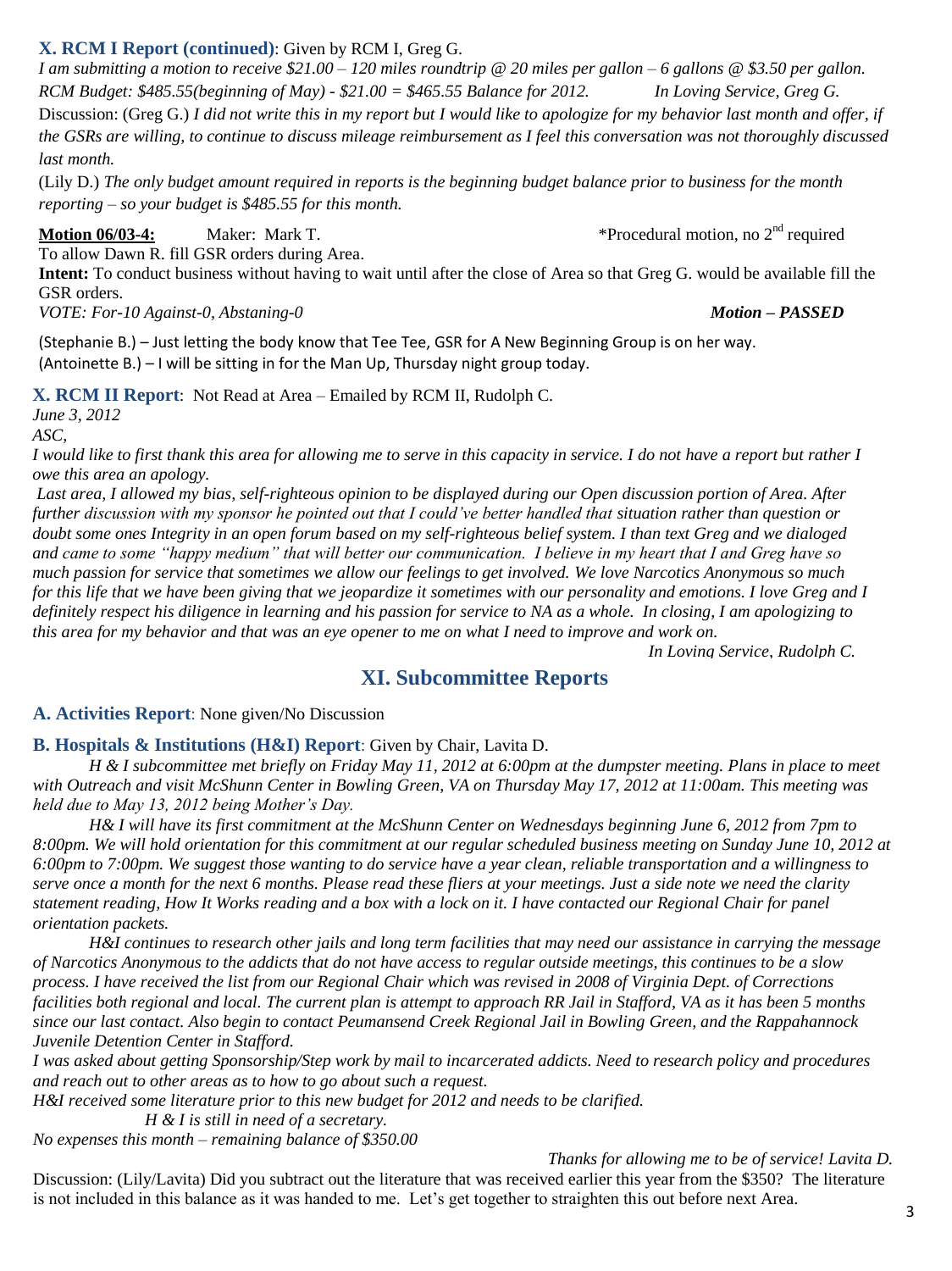(Teresa C.) *I have question – Tommy you're here for the Primary Purpose meeting?* (Tommy G.) – *Yes*. (Teresa) *Michelle you're here for the Just for Today Group?* (Michelle G,) *Just for Today, noon meeting.* (Teresa C.) *Who Wants to Live noon meeting then. Just For Today is no longer a meeting. Thank you for clarifying*

(Lavita D.) *The agenda has that H&I is meeting on the last Sunday of the month can we get this corrected?* (Mark T.) What would you like me to change that to? (Lavita D.) 2<sup>nd</sup> Sunday of the month at 5:30-7p at the Thurman-*Brisbane Center upstairs – combining PI and H&I.*

(Greg G./Tommy G.) *Meeting list reads that they meet on the 2th Sunday of each month at 5-7p* (Greg G.) *Before we print the next group of meeting list changes should be submitted – times and if we are adding new meetings, etc.*

(Lavita D.) *5 -7p is correct.*

(Stephanie B.) *The next meeting is at 5:30, that was when the last meeting was and how it is being announced at meetings. I have a question about Panel member requirements, does the Panel leader have to have a year clean and chairs have to have 6 months. McShin wanted 6month.*

*(Lavita) McShin would prefer folks that have a year clean for leaders and panel members given the dynamics of that groups. Members only have to have 6 months clean.*

**C. Literature Chair Report**: None given, Position OPEN – see Vice Chair Report VIII

#### **D. Outreach Report**: Given by Chair, Stephanie B.

*Dear Fellow Trusted Servants,*

 *H&I Chair Lavita, Casey L., and myself met with McShin members and Bowling Green GSR, Mike D. Thursday, May 17th, and assessed needs as to how we may be of service. Outreach has created sign-up sheets and distributed them throughout some of the area's home groups thus far. I have printed copies for each GSR to take back with them to their homegroups today. If they could please set them out at their meetings and also make announcements for the much needed support, it would be greatly appreciated. We have about ten members signed up and willing so far. Outreach will also be supporting H&I in their efforts with putting together a weekly panel meeting at McShin.*

*Unfortunately, my apologies to this area, I was unable to make the requested visit to Friday's Tappahannock meeting before today's area meeting. It is still my intention to do so by next area. However, Cindi, Shana, and myself did make a visit to the Thursday meeting in Ladysmith. Although attendance is low, the meeting is still going strong. I expressed our concern for their representation and offered any help with support they need. The current GSR had taken on new employment preventing his attendance at area and no alternate GSR was available. They have since informed me of an alternate GSR stepping up to service, and John C. being that alternate, has been able to attend for them today.*

 *The budget remains the same at \$100.00 and the subcommittee is in need of members to serve. Thank you for allowing me to serve this Rappahannock Area of Narcotics Anonymous. In Loving Service, Stephanie B.* Discussion: (Antoinette B.) *Did you all go out to the meeting in Bowling Green?* (Stephanie B.) *Bowling Green is the meeting at McShin the we attended with Lavita and H&I.* (Antoinette B*.) The reason I ask is another addicted called me and reported there was some questionable behavior going on at that meeting. It was not operating like a regular NA meeting. I was not there, so I am just asking – is that true?* (Stephanie B.) *The meeting we attended? Or their meetings in general?* (Antoinette B.) *The meeting you attended.* (Stephanie B.) *It's a new comer meeting and they were following NA suggested guidelines to the best of their ability. I did not see anything to my knowledge that was "off the map". Other than sharing of the personal stories, everything else was within guidelines.* (Antoinette B.) *Thank you for your response.* (Gena P.) *Is the McShin Foundation and that program separate from the meeting? It was my understanding that they were separate.* (Lavita) *They are separate. Every day at noon they have a noon meeting and every night they have a 7pm meeting. The H&I piece is twofold – we needed to get a commitment so that H&I is doing something and the hope is that H&I will bring them some kind of structure., for lack of a better word so formality to how NA meetings are conducted. We know that at 7pm they will get some structure as it is an H&I commitment, and hopefully after that we can lead by example.* (Stephanie B.) *Outreach is piggy banking off of H&I by bringing in experience members to lead by example.*

(Greg G.) *Great job to H&I and Outreach for supporting Bowling Green as they had come to us and asked for help. I would like to remind that each group is autonomous except affecting other groups or NA as a whole. So there is no NA police and we don't dictate to any groups on how they operate, we don't tell groups what and how to share. There is nothing in our literature that tells how to share. There was a meeting in Fredericksburg that closed to the Lord's Prayer for years. It's not typical and doesn't usually happen, but again we cannot tell a group conscience how to conduct a meeting if it doesn't affect other groups or NA as a whole. People did not attend the meeting because they did not like the closing prayer and the group has since stopped closing with that prayer. I do believe if they are reading AA literature or OA literature then that is a violation of our Traditions and we as experienced member have the right to say something. But other than that I just want to remind everyone that each group is autonomous.*

(Marc) *It is all a matter of Traditions. If that meeting or any meeting is not breaking Traditions then it doesn't not affect other groups or NA as a whole. If it is then I guess talk talk to your Sponsor.*

(Lauchlan) *I wanted to ask Greg if a meeting is encouraging members to share things that are not NA related, what Tradition does that violate or is no violation at all?*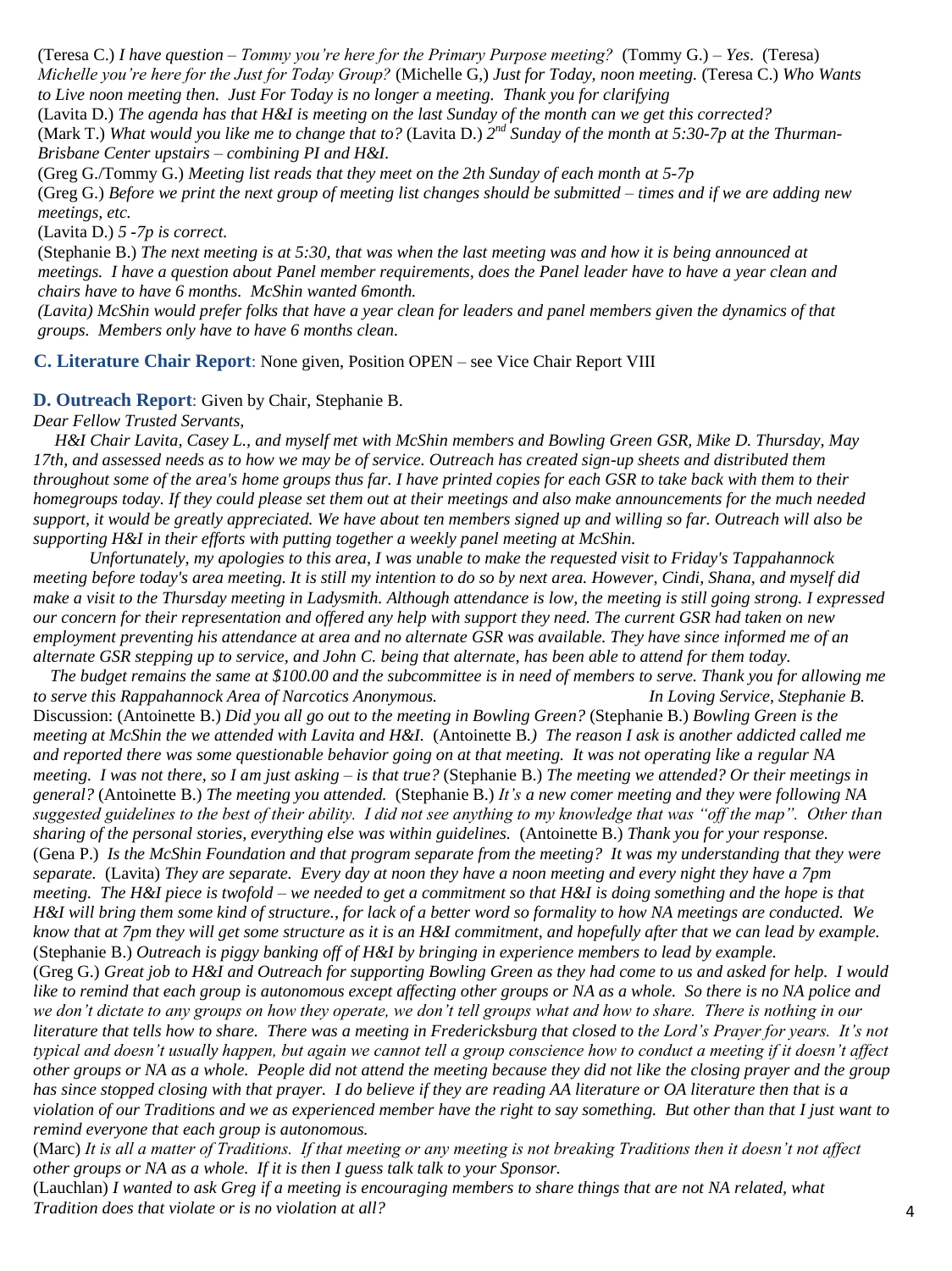(Greg G) *I think that is a great topic and question that would facilitate some more research. Off the top of my head I don't want to try to answer that because there may be and there may not be. Antoinette pulled out the Guide to Local Service. As far as individual members we don't govern individual members, what we do as individual members we decide if we attend and support meetings, if we want to step in and have our opinion that is fine. I think what we need to focus on is this Committee. The Rappahannock Area Service Committee and what we are talking about as far as serving the members of the Rappahannock Area. The only thing we have here as an Area is whether or not they are represented by RANA and if they go on our meeting lists. We have guide lines and Bylaws that we use to recognize meeting in our Area, that is to attend Area Service and provide a report, I think and then they can show up and have a voice and go on the meeting list. Other than that, there is nothing in our Bylaws that tells a Group what to do or not do. Someone please correct me if I am wrong.*

(Stephanie B.) *Outreach's purpose is just to do that, to reach out and support a group. It clearly states in the handbook we are not to go and give orders – we are simply to support a meeting as if it were any other meeting in our Area. As any other recovering addict in our Area I would express if there were any Traditions being broke at the meetings we go and support that was not the case with this meeting. I have never seen this at that meeting and I have been there in the past as well. Just to go and agree with Greg said, that is not our purpose.*

(Mark T.) *We need to table this discussion if there are no more questions.*

(John C.) *I did have a question – does this group have a GSR? I was wondering about the money at this group.*

(Mark T.) *They are recognized by the Rappahannock Area. The money is a group consciences issue.*

(John C.) *If the money is being used for something else, that is not the business of the Area?*

(Mark T.) *It is not the business of the Area – it really is the group consciences'. Groups are autonomous; they can spend their money on pizza if that is what they vote to do.*

#### **F. VRCC Director Report**: Given by VCCR Director, Gary T.

*I attended the VRCC retreat in May 19th and 20th. The quorum was met at 7. All executive members were present except for the Vice Chair. Saturday portion of the retreat was an open forum about the upcoming and future conventions. Also was for new directors to ask questions on how to be a director. It was somewhat educational in my opinion. In Jan the Chair appointed an Ad Hoc Committee to for auditing the checkbook, there was 1900.19 unaccounted for and I believe I reported on this a few months ago. The majority of the funds were accounted for except \$459.23 which is still unaccounted for. The Committee has not finished the audit as the bank statements were just recovered the day of the retreat. Hopefully by the next VRCC meeting we will have an answer to that.*

*At the Sunday meeting issues were brought up by Mike M., I am mentioning this because I am sure our Area will have the same issues once I report this. Regarding the current prudent reserve – the current account balance is \$63,212. The concerns were that this is a lot of money that could disappear. The policy for prudent reserve is the greatest convention loss in the last 5 years + the average cost of the last 5 conventions + the latest years opening expenses for the VRCC + the startup funds for the AVCNA + half of the upcoming conventions fixed or guaranteed monies hotels, etc., etc.. The Directors asked for a balance sheet for the past 5 years to be able to keep a current and ongoing record of the prudent reserve. The VRCC has donated, I don't have the exact number, but I know it was over \$4,000 to the Region after the last convention. It is in the policy that anything over the prudent reserve gets donated to the Region.*

*A new laptop was purchased for the Treasurer and future Treasures to keep VRCC properties to try to avoid personalities when changing. I voted "Yes" for that and if anyone wants to ask me later, as I thought this was a great idea as there has been a lot of personalities.*

*Under new elections; Michael M was elected to Web Chair, Susan G. was elected to Treasurer. She was the Treasurer II and doing the Treasurer duties when Anthony was removed.*

*That is all I have, Thanks for letting me share.*

Discussion: (Mark T.) What is the prudent reserve? (Gary) *I don't know.* (Mark T.) *They don't* know either? (Gary) *Last time they worked it out they told me it was just over \$61,000. That was the whole point of asking for the balance sheets so we can report to the body after every convention what the running prudent reserve is.*

(Greg G.) *That would have already happened if it were not for all the issues the VRCC has been dealing with regarding the Treasurer, right?* (Gary) *I will try to answer as best I can. We receive a balance sheet from the year prior, so if on the VRCC website if a convention goes under by \$18,000 that is only half of the report. From what I understand, Jimmy B. was saying it should not even be on the website. The Finances shouldn't be public. That information should be brought back to the groups via a Director, like me.* 

(Greg) *What I am saying is once a convention is completed the books are consolidated, the prudent reserve is met for the upcoming convention, and then the donation is made to Region. That would have happened if it were not for all the issues with the last Treasurer.* (Gary) *Possibly.* (Greg) *Because this has been going on for 4 months and usually this is all completed by the Retreat.*

(Gary) *Yes.*

(Mark T.) *The VRCC is a corporation, not a meeting or an area. It is a separate entity.*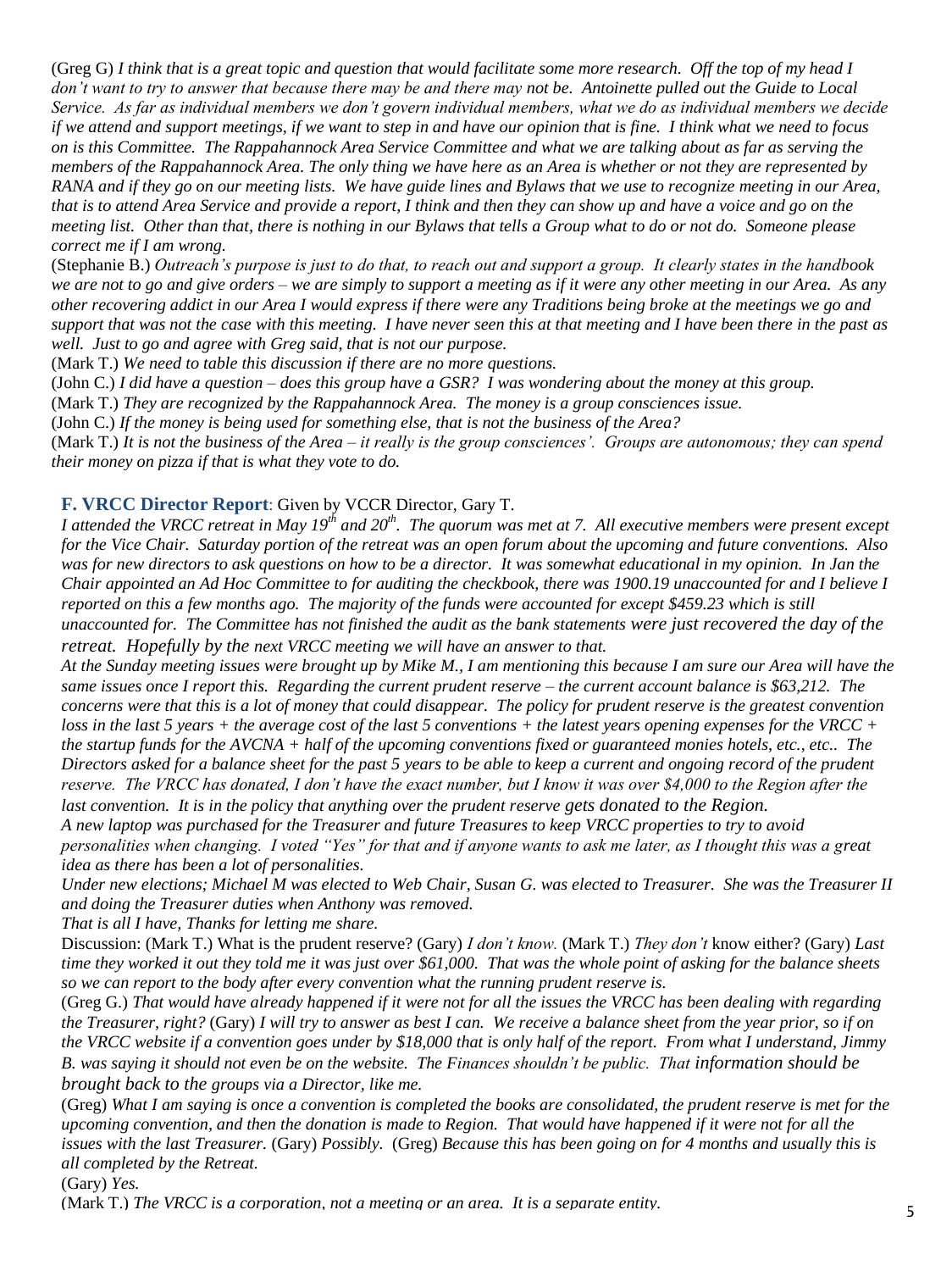# **E. Public Relations (PR) Report**: Submitted by Chair, Kemper B. and read by Lavita D.

*Good afternoon,*

*I would like to apologize for my absence at ASC this month due to a heavy workload at my job. I would like to also apologize for any members that showed up to the temporary meeting on May 11th, as I was also absent from it. Due to the PR chair not being at the meeting, I do not have any new information to report other than we have still not received any more responses from our mass mailing and are looking into doing a "call day" in which we try to verbally contact some of our potential organizations. Furthermore, I will be unable to attend this Month's PR meeting on Sunday, June 10th, due to a family obligation out of state. I will speak with the members of H&I and try to make a decision to see if it is best that we move this month's meeting to another Sunday so that I am able to attend to chair.*

*We still have some meeting lists in which I have given to Dawn R. to disperse to anyone in need. The new meeting lists are being designed, and will be approved for printing and should be in by the end of June.*

*Please feel free to contact me at the methods underline in the minutes if you have any questions or concerns.*

*In Loving Service, Kemper B. - RANA PR Chairperson*

Discussion: (Gary T.) *The meeting lists are up on the table, please be cognizant of how many you take as they are limited. Also there are pre-registration convention forms; there are only 30-35. Please take them and register, it is cheaper to preregister.* (Lily D.) *I placed 20 more registration forms up there as they came in the RANA PO Box.*

(Lavita) *GSRs please be sure to look at the current meeting list and if there are any corrections, be sure to get them into Kemper today so they can be included in the next printing.*

## **XII. Group Service Representative (GSR) Reports**

| <b>HOME GROUP</b>                                                                                                                                                                                                                                                                                                                                                                                                                                                                                                                                                                                                                                                                                                                                                                                                                                                                                                                                                                                                                                                                                                                                              | <b>GSR/ALT</b>                                                                                                                                                                                                                                                                                        | <b>DAYS AND TIMES</b><br><b>OF MEETINGS</b> | # GROUP<br><b>MEMBERS</b> | # AVG.<br><b>GROUP</b><br><b>ATTENDANCE/</b><br><b>DONATION</b><br><b>NEWCOMERS</b> |         | LIT.<br><b>ORDER</b> |  |  |  |
|----------------------------------------------------------------------------------------------------------------------------------------------------------------------------------------------------------------------------------------------------------------------------------------------------------------------------------------------------------------------------------------------------------------------------------------------------------------------------------------------------------------------------------------------------------------------------------------------------------------------------------------------------------------------------------------------------------------------------------------------------------------------------------------------------------------------------------------------------------------------------------------------------------------------------------------------------------------------------------------------------------------------------------------------------------------------------------------------------------------------------------------------------------------|-------------------------------------------------------------------------------------------------------------------------------------------------------------------------------------------------------------------------------------------------------------------------------------------------------|---------------------------------------------|---------------------------|-------------------------------------------------------------------------------------|---------|----------------------|--|--|--|
| 1. Set it Off                                                                                                                                                                                                                                                                                                                                                                                                                                                                                                                                                                                                                                                                                                                                                                                                                                                                                                                                                                                                                                                                                                                                                  | Gena P. - GSR                                                                                                                                                                                                                                                                                         | Sun. 7 - 8:30pm                             |                           | $20 - 25/13$                                                                        | \$0.00  | <b>UNK</b>           |  |  |  |
| I am the new GSR as of Sun, May $27^{th}$ . The group is still newcomer oriented, doing a step and tradition each meeting. There is on average<br>20 to 25 in attendance each week. More than half of those in attendance are new comers. We have a new Treasure and GSR, and we still<br>need home group members and other positions to be filled. Alternate GSR. Alternate Treasurer and help setting p and breaking down<br>meeting. We did not discuss the Regional Motions so we are abstaining. There is not group donation as we are transitioning with a new<br>Treauser.<br>(Mark T.) An abstention is a vote. (Gena) Then what is the proper way to vote. (Mark T.) Just don't vote.<br>Group Anniversaries: None this month<br>Michelle $G - GSR$<br>Mon. - Fri.12 - 1:00pm<br>2. Who Wants to Live<br>35-40/daily<br><b>UNK</b><br>\$52.37<br>Teresa N.- Alt. GSR<br>$2-3/wk$<br>Our group is going good. We have on average anywhere from 35-40 daily, w/around 2-3 newcomers a week. We have nothing new to<br>report at this time, we are going to do our literature order online.<br>Group Anniversaries: None this month                      |                                                                                                                                                                                                                                                                                                       |                                             |                           |                                                                                     |         |                      |  |  |  |
| 3. In It to Win it                                                                                                                                                                                                                                                                                                                                                                                                                                                                                                                                                                                                                                                                                                                                                                                                                                                                                                                                                                                                                                                                                                                                             | Joey - Representing                                                                                                                                                                                                                                                                                   | Mon. 7:00 - 8:30pm                          |                           | 30-50/UNK                                                                           | \$25.00 | <b>UNK</b>           |  |  |  |
| Hi My name is Joe and I'm an addict, representing In it to Win it as a Group Representative. "In it to Win it" is doing extremely well.<br>Attendance is on average 30-50 people each week, with great speakers, a strong home group membership and recently in May we put on our<br>3 <sup>rd</sup> annual "Spring Fling" Talent Show and Speaker Jam which helped to raise funds for our group to purchase literature and key tags and<br>make a donation to area today in the amount of \$25.00. I am grateful to be here. Earlier I made a vote to accept the minutes and I need to<br>change my vote to "abstain" as I did not read the minutes. Thanks for letting me share.<br>NOTE – Above vote count in the minutes reflect this change in vote.<br>Group Anniversaries: None reported<br>20-30/UNK<br>4. Hope Fiends<br>Kevin S. - GSR<br>Tue. 7 - 8:15pm<br>\$0.00<br><b>UNK</b><br>Attendance is on Average 20-30 members mostly newcomers in this lately. Most home group members were unable to attend the meeting<br>last week and we did not have a group conscience so we did not vote on regional motions and don't have a donation to Area. |                                                                                                                                                                                                                                                                                                       |                                             |                           |                                                                                     |         |                      |  |  |  |
| (Lavita) Meeting list reflects this meeting runs until 8pm. (Mark) Get with Kemper to note this change for the next meeting list printing.<br>Group Anniversaries: Kenny & Dana will be celebrating 3years.                                                                                                                                                                                                                                                                                                                                                                                                                                                                                                                                                                                                                                                                                                                                                                                                                                                                                                                                                    |                                                                                                                                                                                                                                                                                                       |                                             |                           |                                                                                     |         |                      |  |  |  |
| 5. Standing by Recovery                                                                                                                                                                                                                                                                                                                                                                                                                                                                                                                                                                                                                                                                                                                                                                                                                                                                                                                                                                                                                                                                                                                                        | Steve S.- GSR<br>Heather M.-Alt. GSR                                                                                                                                                                                                                                                                  | Tue. $7:30 - 8:30$ pm                       | 6                         | <b>UNK/UNK</b>                                                                      | \$22.00 | \$21.00              |  |  |  |
| Group actually needs bodies. The core group of 5 or 6 people who come almost every time is strong, but without new people we cannot pass<br>on our experience. The core group really wants to stay clean, and I am one of them. This month's average attendance dropped from 12.<br>Our donation is \$22.00 this month and wishes o purchase \$21.00.<br>Group Anniversaries: Paul has 4 years on 6/20/12and is celebrating on Tuesday night 6/26.                                                                                                                                                                                                                                                                                                                                                                                                                                                                                                                                                                                                                                                                                                             |                                                                                                                                                                                                                                                                                                       |                                             |                           |                                                                                     |         |                      |  |  |  |
| 6. Clean Works                                                                                                                                                                                                                                                                                                                                                                                                                                                                                                                                                                                                                                                                                                                                                                                                                                                                                                                                                                                                                                                                                                                                                 | Brandon H, - GSR                                                                                                                                                                                                                                                                                      | Wed. 7 - 8:00pm                             |                           | $30-40/1-2$                                                                         | \$7.00  | <b>UNK</b>           |  |  |  |
|                                                                                                                                                                                                                                                                                                                                                                                                                                                                                                                                                                                                                                                                                                                                                                                                                                                                                                                                                                                                                                                                                                                                                                | Group is still doing well!! Attendance is between 30-40 per week. At least 1 to 2 newcomers per week. As GSR I will be stepping down and<br>I am now starting to announce hat e we will be "shadowing' or in need of a new GSR. Thanks for letting me serve.<br>Group Anniversaries: None this month. |                                             |                           |                                                                                     |         |                      |  |  |  |
| 7. The Lie Is Dead<br>** Absent at Area 2 or more consecutive months**                                                                                                                                                                                                                                                                                                                                                                                                                                                                                                                                                                                                                                                                                                                                                                                                                                                                                                                                                                                                                                                                                         | Robert - GSR                                                                                                                                                                                                                                                                                          | Wed. 7 - 8:15pm                             | $\sim$                    |                                                                                     | \$0.00  | \$0.00               |  |  |  |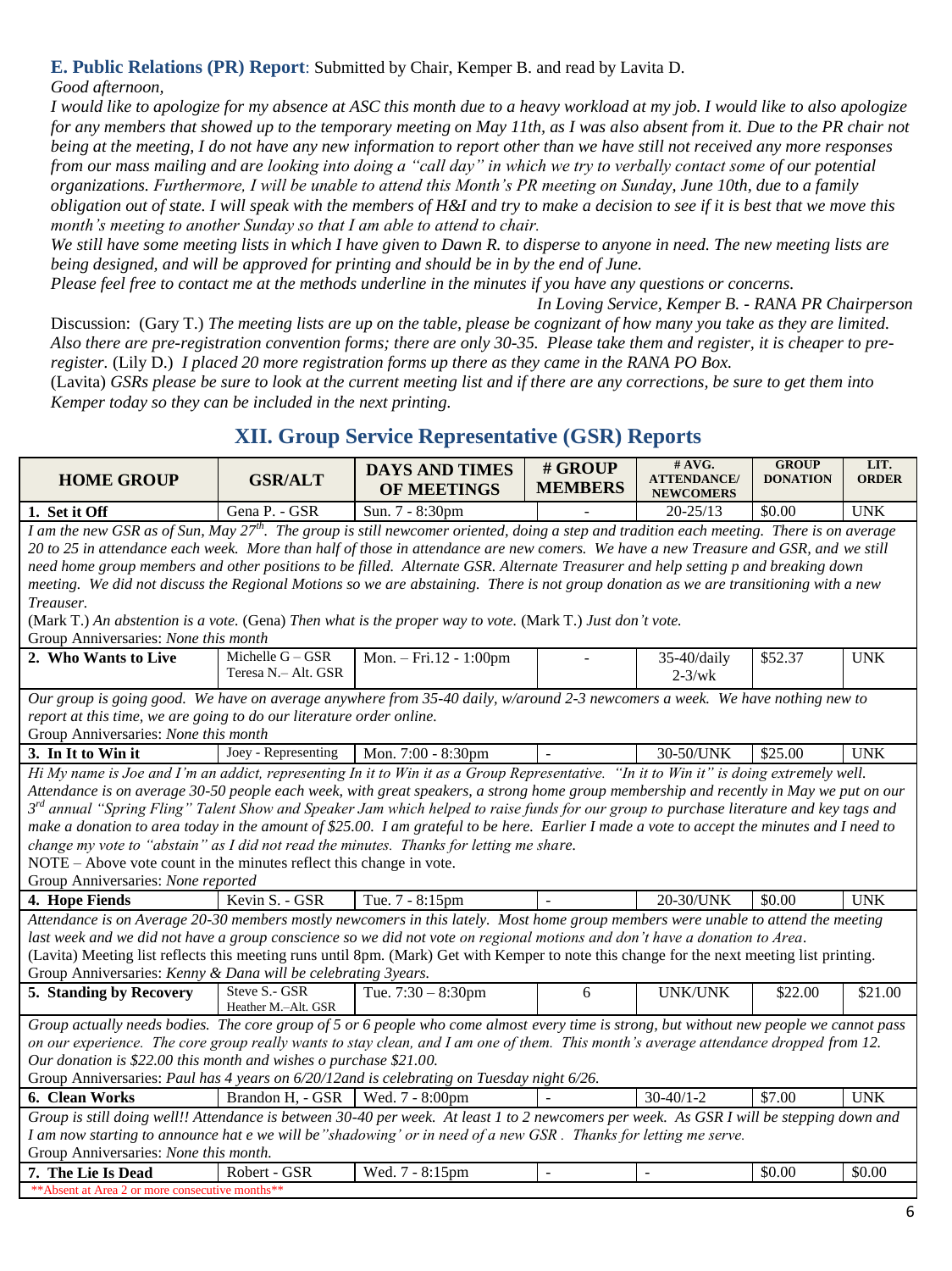## **XII. Group Service Representative (GSR) Reports** *(continued)*

| <b>HOME GROUP</b>                                                                                                                          | <b>GSR/ALT</b>                                                                                                                         | <b>DAYS AND TIMES</b><br>OF MEETINGS | # GROUP<br><b>MEMBERS</b> | # AVG.<br><b>ATTENDANCE/</b>      | <b>GROUP</b><br><b>DONATION</b> | LIT.<br><b>ORDER</b> |  |  |  |  |
|--------------------------------------------------------------------------------------------------------------------------------------------|----------------------------------------------------------------------------------------------------------------------------------------|--------------------------------------|---------------------------|-----------------------------------|---------------------------------|----------------------|--|--|--|--|
| 8. Start Living Group                                                                                                                      | John C.                                                                                                                                | Thu. 7 - 8:00pm                      |                           | <b>NEWCOMERS</b><br>$8/2$ per Mo. | \$0.00                          | <b>UNK</b>           |  |  |  |  |
| The Group currently has low attendance and needs support. An average of 8 people per meeting and about 2 newcomers a month. The            |                                                                                                                                        |                                      |                           |                                   |                                 |                      |  |  |  |  |
| group has no money to donate to area at this time with the hope to do so soon. The group appreciates the areas concern for our meeting     |                                                                                                                                        |                                      |                           |                                   |                                 |                      |  |  |  |  |
| and thank you for your support.                                                                                                            |                                                                                                                                        |                                      |                           |                                   |                                 |                      |  |  |  |  |
| Group Anniversaries: None reported                                                                                                         |                                                                                                                                        |                                      |                           |                                   |                                 |                      |  |  |  |  |
| 9. Freedom from Bondage                                                                                                                    | Michael M. - GSR                                                                                                                       | Thur. 8 - 9:00pm                     | $\overline{\phantom{a}}$  | $-/-$                             | \$5.00                          | <b>UNK</b>           |  |  |  |  |
|                                                                                                                                            | No report – Lili D. brought 5.00 for Group Donation.                                                                                   |                                      |                           |                                   |                                 |                      |  |  |  |  |
| Group Anniversaries: None reported.                                                                                                        |                                                                                                                                        |                                      |                           |                                   |                                 |                      |  |  |  |  |
| 10. Man Up to the                                                                                                                          | Antoinette B. - Pro Temp                                                                                                               | Thur. 7 - 8:30pm                     |                           | 25-30/UNK                         | \$0.00                          | \$9.50               |  |  |  |  |
| Flatbook                                                                                                                                   |                                                                                                                                        |                                      |                           |                                   |                                 |                      |  |  |  |  |
| I am representing as Pro Temp, Cleo J is actually the GSR Alternate. This group is growing. We have changed the format a little we also    |                                                                                                                                        |                                      |                           |                                   |                                 |                      |  |  |  |  |
| ask questions from the flat book. Open it up on gratification our attendance is between 25-30. We will be celebrating our anniversary July |                                                                                                                                        |                                      |                           |                                   |                                 |                      |  |  |  |  |
| $14th$ at Old Mills Park from 12-8pm. Food, Fellowship and Carrying the message. Our meeting location is Falmouth Baptist. We did vote     |                                                                                                                                        |                                      |                           |                                   |                                 |                      |  |  |  |  |
| on the motions. In Loving Service, Antoinette B.                                                                                           |                                                                                                                                        |                                      |                           |                                   |                                 |                      |  |  |  |  |
| Group Anniversaries: None this month                                                                                                       |                                                                                                                                        |                                      |                           |                                   |                                 |                      |  |  |  |  |
| 11. A New Beginning                                                                                                                        | Teresa S. - GSR                                                                                                                        | Fri. $7 - 8:15$ pm                   |                           | $40/5 - 10$                       | \$20.00                         | <b>UNK</b>           |  |  |  |  |
| Group                                                                                                                                      |                                                                                                                                        |                                      |                           |                                   |                                 |                      |  |  |  |  |
| Meeting attendance is doing well around 40 members roughly around 5 to 10 newcomers. We are in need of home group members even             |                                                                                                                                        |                                      |                           |                                   |                                 |                      |  |  |  |  |
| though the meeting is large we are lacking in home group members.                                                                          |                                                                                                                                        |                                      |                           |                                   |                                 |                      |  |  |  |  |
| Group Anniversaries: None reported.                                                                                                        |                                                                                                                                        |                                      |                           |                                   |                                 |                      |  |  |  |  |
| 12. Primary Purpose                                                                                                                        | Tommy G - GSR                                                                                                                          | Sat. & Sun. 12 - 1:30pm              |                           | $10 + /$ UNK                      | <b>UNK</b>                      | <b>UNK</b>           |  |  |  |  |
| The Group is being well attendance is 10 plus.                                                                                             |                                                                                                                                        |                                      |                           |                                   |                                 |                      |  |  |  |  |
| Group Anniversaries: None reported.                                                                                                        |                                                                                                                                        |                                      |                           |                                   |                                 |                      |  |  |  |  |
|                                                                                                                                            | Kathy W.- GSR                                                                                                                          |                                      |                           |                                   | \$0.00                          | \$0.00               |  |  |  |  |
| 13. Experience, Strength                                                                                                                   |                                                                                                                                        | Sat. 7 - 8:30pm                      |                           |                                   |                                 |                      |  |  |  |  |
| & Hope                                                                                                                                     |                                                                                                                                        |                                      |                           |                                   |                                 |                      |  |  |  |  |
| No report given.                                                                                                                           |                                                                                                                                        |                                      |                           |                                   |                                 |                      |  |  |  |  |
| Group Anniversaries: None reported                                                                                                         |                                                                                                                                        |                                      |                           |                                   |                                 |                      |  |  |  |  |
| 14. Clean and Serene                                                                                                                       | Tony N. - GSR                                                                                                                          | Fri. 10-11pm                         |                           | $20$ /UNK                         | \$20.00                         | <b>UNK</b>           |  |  |  |  |
|                                                                                                                                            | Kate - Alt. GSR                                                                                                                        |                                      |                           |                                   |                                 |                      |  |  |  |  |
| The group has been well supported for the last month. Our service positions are currently filled. An average meeting attendance has been   |                                                                                                                                        |                                      |                           |                                   |                                 |                      |  |  |  |  |
| 20. Our group is donation \$20 this month. We weren't able to have a group conscience to go over the motions.                              |                                                                                                                                        |                                      |                           |                                   |                                 |                      |  |  |  |  |
| Group Anniversaries: None reported                                                                                                         |                                                                                                                                        |                                      |                           |                                   |                                 |                      |  |  |  |  |
| 15. Final Surrender                                                                                                                        | <b>ABSENT</b>                                                                                                                          | Tue.-Sat. 7-8:30pm                   |                           |                                   | \$0.00                          | \$0.00               |  |  |  |  |
| ** Absent at Area 2 or more consecutive months**                                                                                           |                                                                                                                                        |                                      |                           |                                   |                                 |                      |  |  |  |  |
| 16. Noon Beginnings                                                                                                                        | Michael D. $-GSR$ Sat.-Sun. 12 -1pm                                                                                                    |                                      |                           | UNK/UNK \$5.00                    |                                 | \$6.00               |  |  |  |  |
| Group is growing; everything seems okay for now, however my job is now 7-7pm so I have not been able to attend the meeting. I am           |                                                                                                                                        |                                      |                           |                                   |                                 |                      |  |  |  |  |
| working to find a new GSR. Trying to figure things out. Buying \$6 of Literature.                                                          |                                                                                                                                        |                                      |                           |                                   |                                 |                      |  |  |  |  |
| (Lili) Your group donation and literature can in with 2 personal checks written out to Narcotics Anonymous. I will contact the bank this   |                                                                                                                                        |                                      |                           |                                   |                                 |                      |  |  |  |  |
|                                                                                                                                            | week to see if that is okay as our account is under RANA and does not state Narcotics Anonymous on our account. I need to discuss with |                                      |                           |                                   |                                 |                      |  |  |  |  |
| you what we are going to do IF the bank rejects those checks. I can contact you and you can bring cash to cover these checks if you, your  |                                                                                                                                        |                                      |                           |                                   |                                 |                      |  |  |  |  |
| group and the body is okay with this.                                                                                                      |                                                                                                                                        |                                      |                           |                                   |                                 |                      |  |  |  |  |
| (Mike) We can do that I am sure that won't be a problem.                                                                                   |                                                                                                                                        |                                      |                           |                                   |                                 |                      |  |  |  |  |
| (Mark T.) In the future please have checks made out to RANA to be sure we are covered.                                                     |                                                                                                                                        |                                      |                           |                                   |                                 |                      |  |  |  |  |

Group Anniversaries: *None this month.*

| Room<br>tterflies<br>DН                    | $\alpha$<br>chae<br>M10<br>JSK                                  | l pm<br>Sun.<br>Sat.                |              |                                                                 | \$0.00        | N<br>LN IN |
|--------------------------------------------|-----------------------------------------------------------------|-------------------------------------|--------------|-----------------------------------------------------------------|---------------|------------|
| $*$ Pending<br>Membership<br>. t∩ R<br>ΆNΔ | $\overline{ }$<br>$\sim$ $\sim$ $\sim$<br>NR.<br>10014<br>Rranc | orri<br>oveitad<br>We are<br>roally | tho<br>ahout | d <i>ovalonmant</i><br>$1410$ $m$ on<br><i>This</i><br>$\alpha$ | $\alpha$ roun | $r_{M11}$  |

\*Pending Membership to RANA. *Brand new GSR Terri Q. We are really excited about the development of this women's group. Group attendance is between 7-13 women. We are meeting at the Thurman-Brisben Center from 10-11am on Saturdays. We have an alternating Format. Dawn R. GSR Alternative and Chair is Dawn R. and Kate W. Jenn R. is the Secretary and Stephanie B. is Treasurer. Kate W. and Tish G are the coffee makers.*

NOTE – Votes from this group were removed and the above count in the minutes reflects this as this group is not yet a "Voting"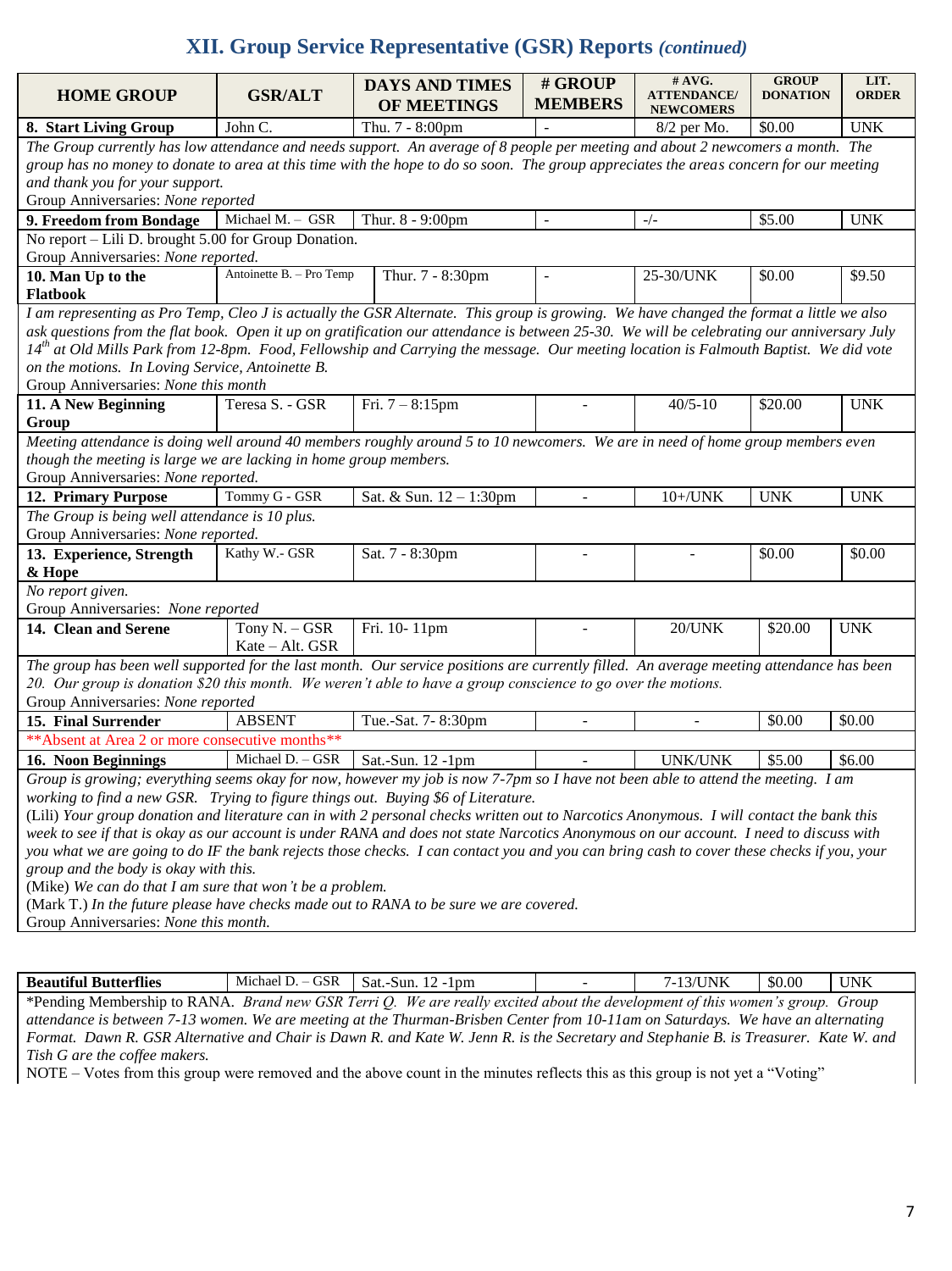#### **XIII. 2 nd Quorum Legend: P = Present A = Absent**

| <b>HOME GROUP NAME</b>   | P/A | <b>NAME</b> | <b>POSTION</b> |  |  |
|--------------------------|-----|-------------|----------------|--|--|
| 1. Set It Off            | P   | Gena P.     | <b>GSR</b>     |  |  |
| 2. Who Wants to Live     | P   | Michelle    | <b>GSR</b>     |  |  |
|                          |     | G.          |                |  |  |
| 3. In It to Win It       | P   | Joe S.      | Rep.           |  |  |
| 4. Hope Fiends           | P   | Kevin S.    | <b>GSR</b>     |  |  |
| 5. Standing By Recovery  | P   | Steve S.    | <b>GSR</b>     |  |  |
| 6. Clean Works           | P   | Brandon H.  | <b>GSR</b>     |  |  |
| 7. The Lie Is Dead       | A   |             |                |  |  |
| 8. Start Living Group    | P   | John C.     | <b>GSR</b>     |  |  |
| 9. Freedom from Bondage  | A   |             |                |  |  |
| 10. Man Up to the        | P   | Antoinette  | Pro Temp       |  |  |
| Flatbook                 |     | <b>B.</b>   |                |  |  |
| 11. A New Beginning      | P   | Tee Tee     | <b>GSR</b>     |  |  |
| Group                    |     |             |                |  |  |
| 12. Primary Purpose      | P   | Tommy G.    | <b>GSR</b>     |  |  |
| 13. Experience, Strength | A   |             |                |  |  |
| & Hope                   |     |             |                |  |  |
| 14. Clean and Serene     | P   | Kate W.     | Alt. GSR       |  |  |
| 15. Final Surrender      | A   |             |                |  |  |
| 16. Noon Beginnings      | P   | Mike D.     | <b>GSR</b>     |  |  |

## **XIV. Unfinished Business**

2 Regional Motions that went back to group: 154-3 as Amended and 155-3 as Amended.

(Kevin S.) *If we did not vote, do we abstain or just not vote?* (Mark T.) *An abstention is a vote, so if you did not vote then don't vote.*

#### *Motion 154-3 as Amended:*

*VOTE: For=6, Against= 0, Abstain= 0 Motion – PASSED Motion 155-3 as Amended:* 

*VOTE: For=5, Against= 0, Abstain= 1 Motion – PASSED* See details for Motions in May RANA ASC Minutes (Greg G.) – *RANA Bylaws do not discuss Quorum for Regional Motions, only Area Motions. Historically what have we done for Regional Motions?*

(Lili D.) *Historically speaking in the past as long as we have 4 voting GSR members we can do business. If we have 4 voting members then we meet quorum for any issue that comes to this body.*

## **XV. Elections for Open Positions**

\*Literature Chair \*Treasure I

\*See your copy of the Bylaws for qualifications

### **Literature Chair:**

#### **Motion 06/-3-***none given***:**

Dawn R. nominated by Tommy G.  $2<sup>nd</sup>$  by Mike D. Dawn R. accepted nomination. Qualification read from Bylaws – Qualification satisfied per the Bylaws. Vote: **Passed**

### **Discussion of new group Colonial Beach Survivors Group. Addition of new groups Colonial Beach Survivors Group and Beautiful Butterflies of Recovery groups to the new printed meeting lists.**

(Mike D.) Does Colonial Beach need to notify the Area he is here?

(Teresa C.) Bill C. notified me he was here. This is Colonial Beach Survivors Groups  $2^{nd}$  of 3 consecutive attendances to RANA.

(Mark T.) Bill do you have a GSR Report to give to the Area?

(Bill C.) No, I do not. I do have a question – Should I have next month as that will be my  $3^{rd}$  ASC meeting?

(Mark T.) After 3 ASC attendances you are recognized so it would be good if you brought a report. At the end of that meeting your group is recognized so on the  $4<sup>th</sup>$  Meeting you can vote.

(Lavita D.) So they will be printed as a meeting on the next meeting schedule? Does Kemper have that information for it to be printed?

(Mark T.) The new meeting list is supposed to be done at the end of this month, so technically they will not have 3 in. (Lili D.) What we have done in the past for meetings in between is made labels, and I would be happy to do this, and we can spread them around to all the meetings to add to the meeting lists. We can add them for Colonial Beach Survivors Groups and Beautiful Butterflies.

## **XV. Elections for Open Positions (continued)**

(Mark T.) *Do we have any more nominations for Open positions?* 

(Mark T.) Antoinette are you willing to take the nomination for this position? (Lili D.) *Our guidelines read that Treasurer II is an automatic nominee for Treasurer I.*

(Mark T.) *Antoinette, are you willing to take the nomination for this position?*

Antoinette B. accepted nomination. Qualification read from Bylaws.

(Lili D./Mark T./Antoinette B.) After discussion on qualifications with nominee the nominee left the room. It was then determined that the automatic nomination was Out of Order and withdrawn. Given that the nominee had not service the FULL TERM as the Treasurer II they were not a nominee.

No other nominations were presented for Treasurer I. Treasure II will be the acting Treasurer until the Treasurer I position is filled. Treasurer I position will be open as of July ASC.

Steve S. stepped up to volunteer to assist Lit. Chair.

**2 st QUORUM CALL -Must 4 per Bylaws** Group Represented | 12 Procedural Votes | 12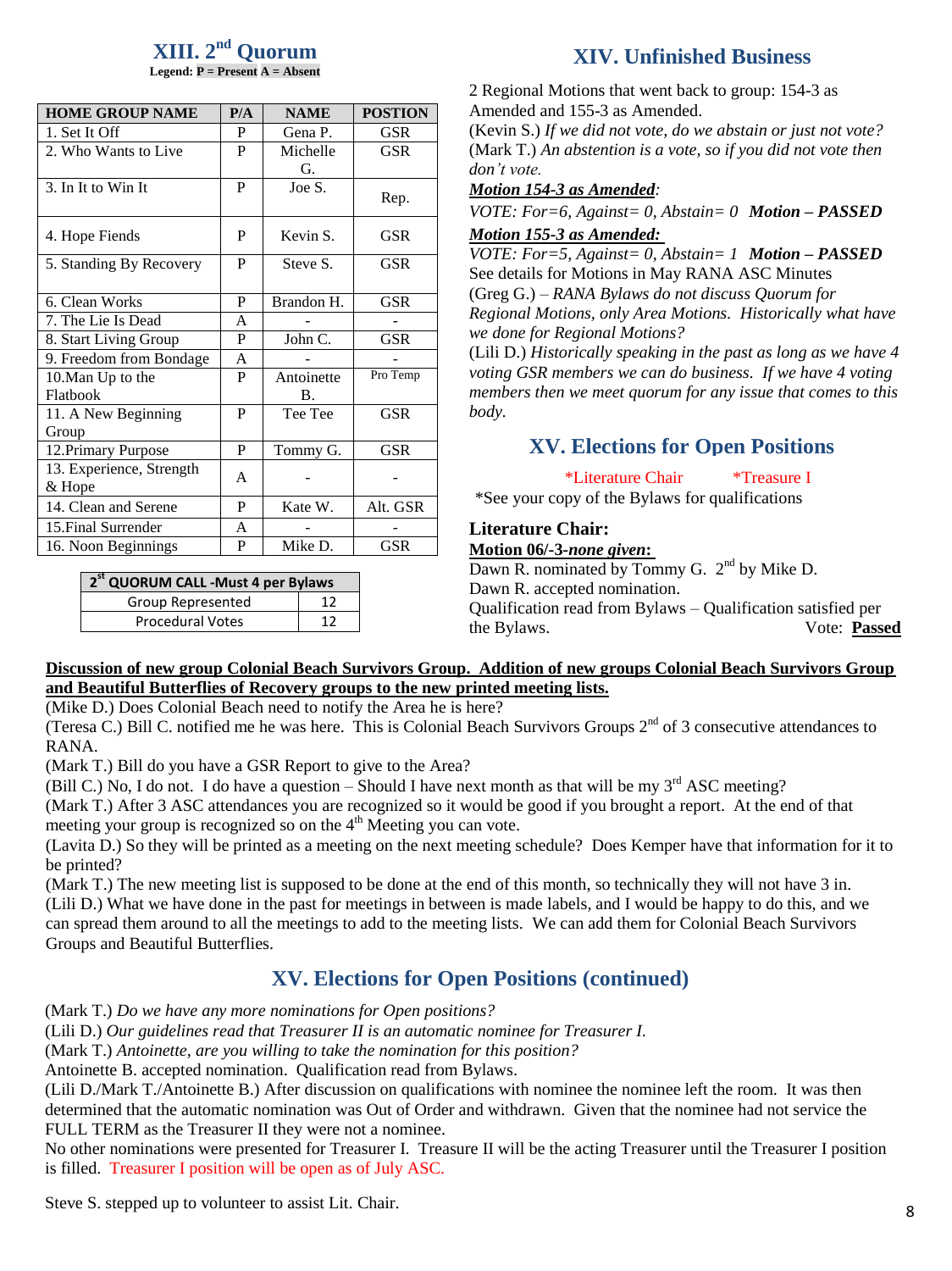## **XVI. New Business**

### **\*Area Motion 06/03-13 must go back to Home Groups to be voted on at July ASC.**

| "Area Motion vo/v3-13 must go dack to Home Groups to be voted on at July ASC.                                                  |                                 |
|--------------------------------------------------------------------------------------------------------------------------------|---------------------------------|
| <b>Regional Motions:</b> None presented to be voted on.                                                                        |                                 |
| <b>Area New Business:</b>                                                                                                      |                                 |
| Motion 06/03-5: Maker: Lily D.                                                                                                 | *Budgeted item no $2nd$ or vote |
| To send \$140.00 to Region for half year's donation.                                                                           |                                 |
| <b>Intent:</b> Keep in budget                                                                                                  |                                 |
| No Discussion                                                                                                                  |                                 |
| <b>Motion 06/03-06:</b> Maker: Lily D.                                                                                         | *Budgeted item no $2nd$ or vote |
| To cut a check to the Post Master for \$100 for the $2nd$ half of the year of the PO Box.                                      |                                 |
| <b>Intent: Budgeted</b>                                                                                                        |                                 |
| No Discussion                                                                                                                  |                                 |
| <b>Motion 06/03-7:</b> Maker: Lily D.                                                                                          | *Budgeted item no $2nd$ or vote |
| To pay rent for April, May and June 2012 - \$30 Total.                                                                         |                                 |
| <b>Intent:</b> Keep in budget; to be self-supporting.                                                                          |                                 |
| No Discussion                                                                                                                  |                                 |
| Motion 06/03-8: Maker: Lily D.                                                                                                 | *Budgeted item no $2nd$ or vote |
| To write a check to Free State for the "back ordered" literature from last month in the amount of \$74.50.                     |                                 |
| Intent: Budgeted, self-supporting.                                                                                             |                                 |
| No Discussion                                                                                                                  |                                 |
| Motion 06/03-9: Maker: Greg G. 2 <sup>nd</sup> By: Kate W.                                                                     |                                 |
| To provide \$21.00 to RCM for gas to the $156^{\text{th}}$ RSC on $6/16/12$ .                                                  |                                 |
| <b>Intent:</b> 7 <sup>th</sup> Tradition                                                                                       |                                 |
| No Discussion                                                                                                                  |                                 |
| VOTE: For=10, Against= 0, Abstain= 0                                                                                           | <b>Motion - PASSED</b>          |
| Motion 06/03-10: Maker: Gary. 2 <sup>nd</sup> By: Steve S. *Removed – Ruled Out of Order. Already part of By-Laws (See Pg. 8). |                                 |
| To limit Pros and Cons for new elections to no more than 3 per. 3 Pros, 3 Cons.                                                |                                 |
| Intent: To speed up the process and keep personalities out of the discussion.                                                  |                                 |
| Discussion: (Teresa C.) I believe that this is already part of our Bylaws. (Lili D.) Election is a motion. Any motion is to    |                                 |
| receive 3 Pros, 3 Cons and discussion is not to exceed 20 minutes - Article 8, Section 2. (Mark T./Gary) This is part of our   |                                 |
| Bylaws so I have to rule this out of order. I will pay closer attention to this in the future.                                 |                                 |
| Motion 06/03-11: Maker: Christopher K.                                                                                         | *Budgeted item no $2nd$ or vote |
| Request for \$25.00 from Secretary Budget. Combined Secretary Budget remaining is \$87.00                                      |                                 |
| <b>Intent:</b> To pay for paper, ink & envelopes to continue proving the necessary materials for Area Members.                 |                                 |
| Discussion: Anything under \$25 in advance can bring in receipts at next Area.                                                 |                                 |
| <b>Motion 06/03-12:</b> Maker: Greg G. 2 <sup>nd</sup> By: Kate W.                                                             | *Removed – Ruled Out of Order   |
| To delay printing of meeting list until woman's meeting and colonial beach are recognized as a NA meetings in RANA.            |                                 |
| <b>Intent:</b> To more efficiently carry the message.                                                                          |                                 |
| Discussion: (Greg G.) If we print the meeting lists this month, then 2 meetings won't go on the meeting list until January     |                                 |
| 2013. (Mark T.) Labels are not an option? (Greg G.) The new lists may not be formatted to fit this amount of new               |                                 |
| meetings. (Mark T.) Do you want to amend this motion to have this go back to the groups? (Greg G.) Do I have to amend          |                                 |
| it to halt the printing lists so we can have the groups? (Mark T.) Perhaps we need to ask to have the meeting lists formatted  |                                 |
| to fit the labels. (Greg G.) I don't believe the Bylaws state when the meeting lists get printed. (Lavita) Kemper is not here  |                                 |
| to address this issue. (Antoinette B.) By the time these meetings are ready to go the meeting lists will be printed. (Lili D.) |                                 |
| As a stop gap we could print 100 of them ourselves. (Teresa C.) Kemper's report will stated the next printing will be for      |                                 |
| the 3 Quarter. (Greg G.) Could we print a 100 to get us through until August when these groups are added we can then print     |                                 |
| up 500-1000? (Mike D.) The meeting I have been here representing will again not be on the list. (Antoinette B.) Does the       |                                 |
|                                                                                                                                |                                 |
| subcommittee have guidelines on printing and are we purposing something that overrides them? (Greg G.) PI is governed          |                                 |
| by this Area, and the members tell this body how to govern. I will write up another motion to print up a smaller amount.       |                                 |
| (Mike D.) I believe that it costs more to print a small amount and with 16 groups each group will only get 5. (Antoinette      |                                 |
| B.) I don't understand why we can't table this for now until the PI Subcommittee Chair is present to get all the facts.        |                                 |

.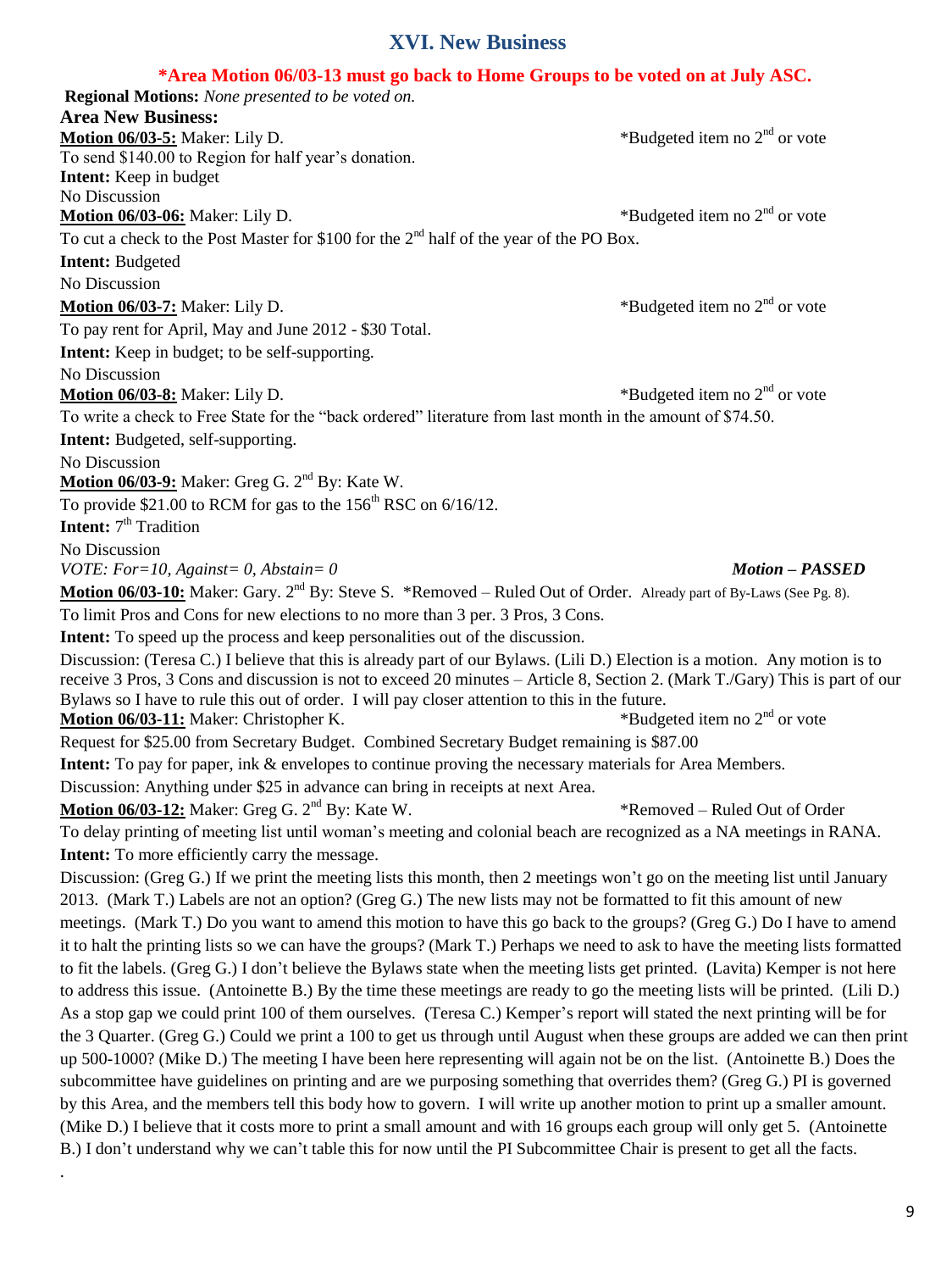#### 10

#### (Mark T.) I have motion to extend Area. **Motion 06/03-14 :** Maker: Kevin S. 2<sup>nd</sup> By: Brandon H.

To extended Area. **Intent:** To finish business

No Discussion *VOTE: For=8, Against= 1, Abstain= 0 Motion – PASSED* No Discussion

## **Discussion on** *Motion 06/03-12 (continued):*

(Mark T.) Article 12 ASC assistance of new meetings – New Groups has to attend 3 consecutive ASC meetings to be recognized and to be published in subsequent meeting list. To make this motion in order it has to go back to groups

## **Motion 06/03-13 :** Maker: Greg G. 2<sup>nd</sup> By: Mike D. **\*To Be Voted on by Groups**

To amend Bylaws Article 3 section 1, ASC Agenda to move letter "T" (Open Sharing Session) to After Unfinished Business

**Intent:** To have an informal set of time during meeting to discuss issues that may result in motions during new business. Discussion: (Teresa C.) Unfinished Business is letter "P". (Steve S.) Where is this found? (Teresa C.) It is in the Bylaws. (Greg G.) Most Service meetings have an Open Sharing session that is informal in nature where we can openly discuss. These session foster new ideas that can then be formalized in New Business. At our ASC we have Open Sharing after New Business so by the time we get to brainstorming our New Business is over so we cannot formalize the new ideas that would better our follow of service. This will also speed up New Business because GSRs will have had the opportunity to discuss what we are about to vote on and be more "in the know" verse the current process. At the Region we have an Open Sharing for an hour prior to New Business that often fosters new Motions.

**Motion 06/03-15 :** Maker: Greg G. 2nd By: Kate W. \*Procedural Vote

To instruct PR to delay printing of meeting lists until after July ASC.

**Intent:** To allow PR Chair to be present to discuss logistics of meeting list printing

Discussion: (Greg G.) The biggest Con I heard was that PI Chair was not here, that is the intent of the this motion. (Dawn R.) If we could make the printing as close to ASC as we pay for printing out of pocket. (Mark T./Lili D.) That is a budgeted expense and the funds can be requested prior to printing. *VOTE: For=10, Against= 1, Abstain= 0 Motion – PASSED*

(Antoinette B.) *Can we still put in for the order in that we were not able to last month?* (Lili D.) *We will have to see what was sold and then determine as Literature is a revolving budget.* (Lauchlan P.) *I was able to save the order that did not go in, so whom do I give that to?* (Teresa C.) *I think Dawn as the new Lit. Chair would want to have that.*

# **XVII.Review of Group Status and Business**

*The Lie is Dead and Final Surrender. Final Surrender will be addressed by Outreach per the Chair, Stephanie B.* (Mike D.) I have attended that being and they are still meeting. (Mark T.) Do they have a GSR? (Mike D.) Not that I am aware of.

# **XVIII. Open Sharing**

(Lavita D.) *The H&I meeting we are getting ready to do on Wed from 7-8, the meeting schedule has a meeting listed there at the same time – are we supposed to facilitate this meeting out because it is an H&I meeting?* (Mark T.) *I don't have an answer to that question. Did you discuss that in your Subcommittee meeting?* (Lavita D.) *No, I just looked at the schedule and noticed this.* (Mark T.) *Did your Subcommittee ask that Group for a Conscious on becoming a H&I meeting? That would be how it needs to happen.* (Lavita D.) *I don't think we looked at this.* (Mike D.) *We talk about it.* (Lavita D.) *We talked about it, but I don't think I had the meeting schedule to say "Oh, we already have a meeting here." So what do we do now?* (Teresa C.) *Did anybody else hear Stephanie, say they that Outreach was piggy backing off H&I at this meeting?* (Mike/Lavita D.) *Yes.* (Lavita D.) *Do we remove this meeting from our H&I schedule?* (Greg G.) *Can you do a H&I Presentation at 7 and a meeting at 7?* (Lavita D.) *There is only one room.* (Mark T.) *That is what I was saying they have to ask from the group conscious before they bring in an H&I presentation into that home group.*

# **XIX. Adjournment & Serenity Prayer**

**Motion 06/03-16:** Maker: Brandon H. 2 nd By: Kevin S. \*Procedural Vote Motion to Close *VOTE: For=10, Against= 0, Abstain= 0 Motion – PASSED*